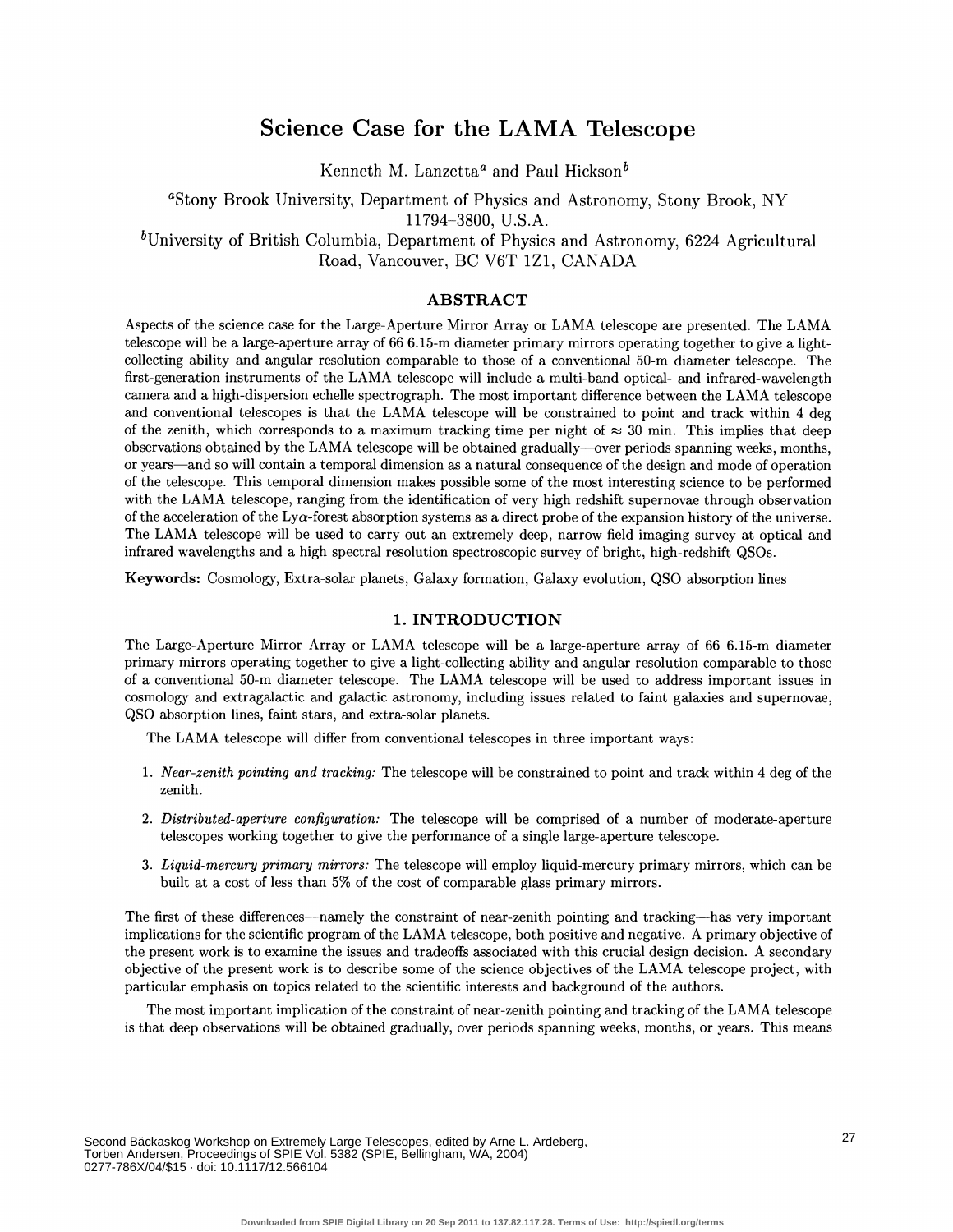that all deep observations obtained using the LAMA telescope will contain a temporal dimension as a natural consequence of the design and mode of operation of the telescope. This temporal dimension has been hitherto more or less neglected in deep observations by large-aperture telescopes and finds its closest analogues only in the very recent deep GOODS and UDF observations of faint galaxies and supernovae obtained by the Hubble Space Telescope. Yet this temporal dimension makes possible some of the most interesting science to be performed with the LAMA telescope, and we consider it to be one of the important benefits of the telescope.

The organization of the present work is as follows: The configuration, modes of operation, and performance of the telescope are described in  $\S$  2, and the implications of the limited pointing and tracking abilities of the telescope are described in  $\S$  3. Aspects of the science objectives of the project are described in  $\S$  4. A brief summary and conclusion are presented in  $\S$  5.

# 2. CONFIGURATION, MODES OF OPERATION, AND PERFORMANCE

The LAMA telescope will differ from other large-aperture telescopes, in both the way it will be designed and the way it will be used. In this section, we discuss the configuration, modes of operation, and performance of the LAMA telescope.

# 2.1. Configuration

# 2.1.1. Pointing, Tracking, and Field of View

The LAMA telescope will be constrained to point and track within 4 deg of zenith. At a typical latitude (say near  $\pm 30$  deg), this will correspond to a maximum tracking time per night of  $\approx 30$  min. The accessible field of view of the LAMA telescope (i.e. set by the pointing constraint) will be  $\approx 6\%$  of the entire sky, or  $\approx 2475$ deg<sup>2</sup>. The instantaneous field of view of the LAMA telescope (i.e. set by the optical design and adaptive optics correction) will be  $\approx 30$  arcsec in diameter.

# 2.1.2. Incoherent and Coherent Optical Beam Combination

The LAMA telescope will combine optical beams from the individual array elements either incoherently, to yield the light-collecting ability of a 50-m diameter telescope and the angular resolution of a 6.15-m diameter telescope, or coherently, to yield the light-collecting ability and angular resolution of a 50-m diameter telescope.

# 2.1.3. First-Generation Instruments

The LAMA telescope will be equipped with two first-generation instruments: a multi-band optical- and infraredwavelength camera and a high-dispersion echelle spectrograph. The multi-band camera will cover three to five optical- and three infrared-wavelength bands. Detectors of the camera will sample the instantaneous field of view (or at least some portion of the instantaneous field of view) at the Nyquist rate or greater. The high-dispersion spectrograph will cover optical wavelengths at a spectral resolution of  $R \approx 100,000$ .

# 2.2. Modes of Operation

# 2.2.1. Imaging Mode of Operation

In the imaging mode of operation, the LAMA telescope will combine the optical beams of the individual array elements either incoherently or coherently. In both the incoherent and coherent imaging modes of operation, the instantaneous field of view will be centered on a suitable phase reference source, which will provide phase reference for pointing, tip/tilt and higher-order adaptive optics correction, and (for the coherent mode of operation) coherent beam combination. The phase reference sources will be acquired up to  $\approx 15$  min before transit and tracked until up to  $\approx 15$  min after transit. Long exposures will be obtained gradually, by repeatedly observing the same fields for up to  $\approx 30$  min per night, over periods spanning weeks, months, or years.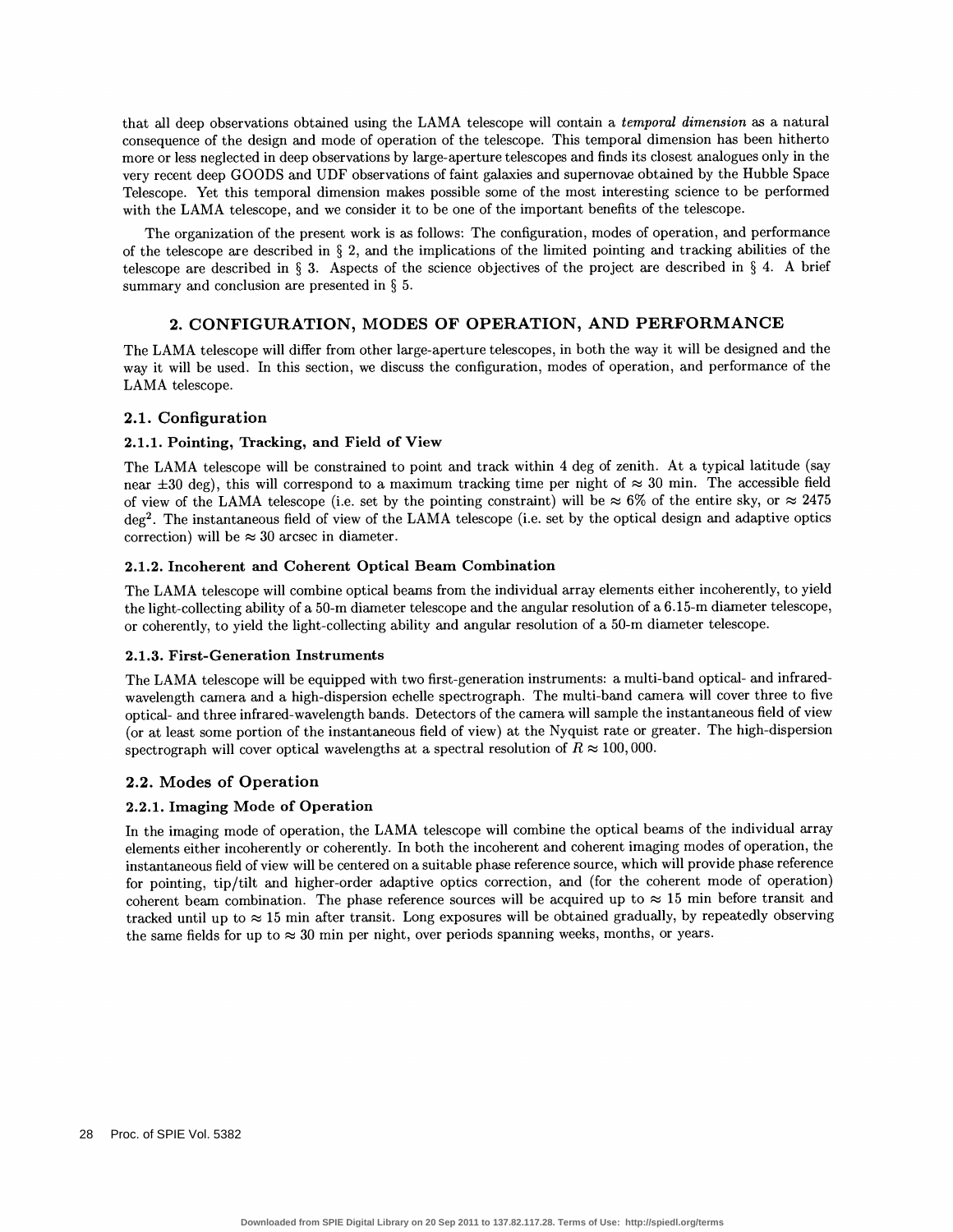### 2.2.2. Spectroscopic Mode of Operation

In the spectroscopic mode of operation, the LAMA telescope will transfer the optical beams of the individual array elements to a series of high-dispersion echelle spectrograph elements. Each spectrograph element will accept the optical beams of several array elements through optical fiber feeds. In the spectroscopic mode of operation, the instantaneous field of view will be centered on the spectroscopic targets, which will serve as phase reference sources to provide phase reference for pointing and low-order adaptive optics correction only. The spectroscopic mode of operation will target only bright (i.e. brighter than they sky) point sources, so there is no particular advantage to incorporating higher-order adaptive optics correction or coherent beam combination. (This is true only for the first-generation high-dispersion echelle spectrograph; subsequent spectrographs may target other sources.) The spectroscopic targets will be acquired up to  $\approx 15$  min before transit and tracked until up to  $\approx 15$ mm after transit. Long exposures will be obtained gradually, by repeatedly observing the same targets for up to  $\approx$  30 min per night, over periods spanning weeks, months, or years.

### 2.3. Performance

The performance of the LAMA telescope will be comparable to the performance of other large-aperture telescopes and will be set by the combined apertures of the individual array elements, the refiectivities of the mercury primary mirrors and subsequent optical surfaces, the quantum efficiencies of the detectors, and (for backgroundlimited observations) the image quality of the telescope, resulting from the performance of the adaptive optics correction and the coherent beam combination. The expected performance of the LAMA telescope is summarized in Table 1.

|                                                 | Table 1                       |      |                        |      |  |
|-------------------------------------------------|-------------------------------|------|------------------------|------|--|
|                                                 | Performance of LAMA Telescope |      |                        |      |  |
|                                                 |                               |      | $5\sigma$ Point Source |      |  |
|                                                 | Detection Threshold           |      |                        |      |  |
|                                                 | Incoherent                    |      | Coherent               |      |  |
| Exposure                                        | $f_{\nu}$ (pJy)               | AB   | $f_{\nu}$ (pJy)        | AB   |  |
| I band, 30 min $\dots\dots\dots\dots\dots\dots$ | 645                           | 31.9 | 103                    | 33.9 |  |
| I band, $1500 \text{ min}$                      | 91                            | 34.0 | 15                     | 36.0 |  |
| K band, 30 min $\dots \dots \dots \dots$        | 4750                          | 29.7 | 606                    | 31.9 |  |
| K band, $1500 \text{ min}$                      | 672                           | 31.8 | 86                     | 34.1 |  |

# 3. IMPLICATIONS OF LIMITED POINTING AND TRACKING ABILITIES

The scientific capabilities of the LAMA telescope will differ from the scientific capabilities of other large-aperture telescopes, due primarily to the condition that the telescope will be constrained to point and track within 4 deg of the zenith centered on a phase reference source. Aspects of these differences bear both positively and negatively on the scientific capabilities of the telescope. In this section, we discuss the implications of the limited pointing and tracking abilities of the LAMA telescope.

# 3.1. Temporal Sequencing of Deep Observations

Because it will be constrained to point and track within 4 deg of the zenith, the LAMA telescope will be limited to a maximum possible exposure time of  $\approx 30$  min per night. This means that long-exposure observations will be obtained over long periods of time, which implies that the method of operation of the LAMA telescope of necessity provides temporal sequencing of deep observations.

Consider observations of deep sources, i.e. sources which require long-exposure observations. Examples would be faint galaxies that require long-exposure observations to achieve detection or bright QSOs that require longexposure observations to achieve high signal-to-noise ratios. All long-exposure observations obtained by the LAMA telescope will be obtained gradually, over periods spanning weeks, months, or years. At the end of the relevant period, the observations could be summed to yield the equivalent of a single long-exposure observation. But at the end of the relevant period, the observations could also be treated as a temporal sequence, providing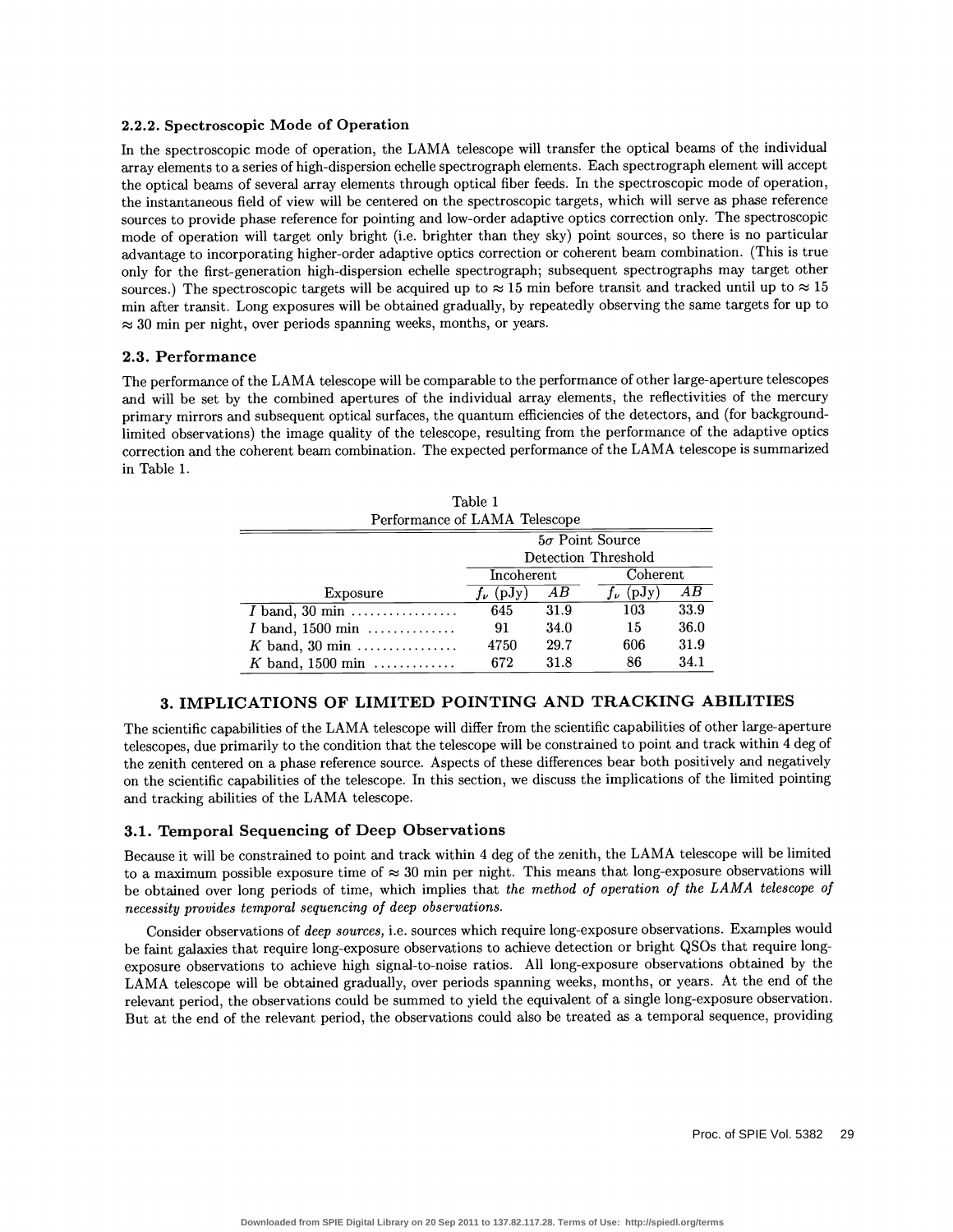information about the time history of the sources under study. This means that all deep observations obtained by the LAMA telescope will contain a temporal dimension as a natural consequence of the design and mode of operation of the telescope. While other conventional telescopes could operate in a similar method and obtain similar observations, this then would obviate the large zenith-angle pointing and tracking abilities of conventional telescopes, and it would further run counter to the way conventional telescopes are scheduled.

This temporal dimension has been hitherto more or less neglected in deep observations by large-aperture telescopes and finds its closest analogues only in the very recent deep GOODS and UDF observations of faint galaxies and supernovae obtained by the Hubble Space Telescope. Yet this temporal dimension makes possible some of the most interesting science to be performed with the LAMA telescope—ranging from the identification of very high redshift supernovae through observation of the acceleration of the  $Ly\alpha$ -forest absorption systems as a direct probe of the expansion history of the universe—and we consider it one of the important benefits of the telescope.

### 3.2. Scientifically Accessible Field of View

Because it will be constrained to point and track within 4 deg of the zenith, the LAMA telescope will have an accessible field of view of  $\approx 6\%$  of the entire sky, or  $\approx 2475 \text{ deg}^2$ . But because it will also be constrained to point and track centered on a phase reference source, only some portion of the accessible field of view is relevant to the science objectives of the telescope. This "scientifically accessible field of view" will be smaller than the accessible field of view and will in general depend on the nature of the sources under consideration.

First consider observations of untargeted sources, i.e. sources for which the instantaneous field of view will be centered on a suitable phase reference source. Examples would be faint galaxies or supernovae or faint stars. Here the scientifically accessible field of view will be set by (1) the availability of suitable phase references sources and (2) the instantaneous field of view of the telescope. To provide phase reference for pointing, tip/tilt and higher-order adaptive optics correction, and coherent beam combination will probably require phase reference sources brighter than  $V \approx 12$  to 15. (The exact value will depend on the degree of correction required and on the detailed design of the telescope.) The availability of suitable phase reference sources is summarized in Table 2, which lists the surface density of stars,<sup>1</sup> the number of stars in the accessible field of view, and the solid angle within the instantaneous field of view (i.e. within 30 arcsec in diameter) of stars in the accessible field of view versus limiting magnitude, for limiting magnitude in the range  $V = 12$  to 15. (The values listed in Table 2 apply at high Galactic latitudes and hence represent lower limits to the actual values expected across the sky.)

|         | Availability of Suitable Phase Reference Sources |         |                                            |  |  |  |
|---------|--------------------------------------------------|---------|--------------------------------------------|--|--|--|
| Surface |                                                  | Number  | Solid Angle                                |  |  |  |
|         | Density $(\text{deg}^{-2})$                      |         | $Accessible$ $Accessible$ $(\text{deg}^2)$ |  |  |  |
|         | 13                                               | 31,700  | 1.73                                       |  |  |  |
|         | 27                                               | 64,800  | 3.53                                       |  |  |  |
|         | 57                                               | 160,800 | 8.77                                       |  |  |  |
|         | 135                                              | 324,000 | 17.67                                      |  |  |  |

Table 2

According to results of Table 2, many deg<sup>2</sup> of the sky are accessible to the LAMA telescope for observations of untargeted sources. For subsequent follow-up observations (say with second-generation instruments), all sources identified using the first-generation instruments will be guaranteed to be within range of a suitable phase reference source.

Next consider observations of *targeted sources*, i.e. sources for which the source itself will serve as the phase reference source. Examples would be bright QSOs or bright nearby stars. Here the scientifically accessible field of view is identical to the accessible field of view, and the issue is simply whether sufficient examples of the class of sources under consideration can be found in the accessible field of view of the LAMA telescope. As a specific example, consider bright QSOs. The availability of QSOs is summarized in Table 3, which lists the surface density of  $QSS^2$  and the number of  $QSS$  in the accessible field of view versus limiting magnitude, for limiting magnitude in the range  $B = 16$  to 21.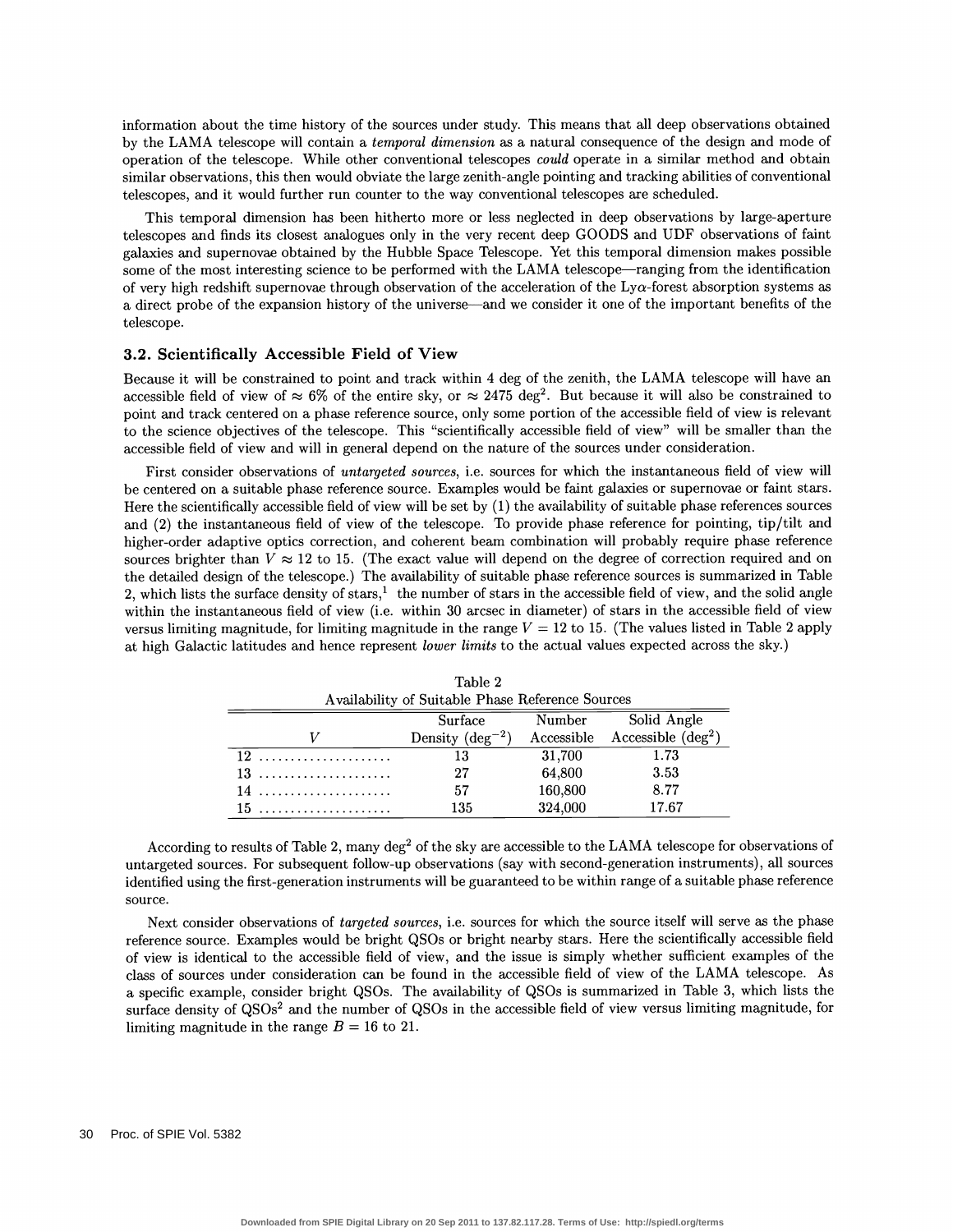| Table 3 |                             |            |  |  |  |
|---------|-----------------------------|------------|--|--|--|
|         | Availability of QSOs        |            |  |  |  |
|         | Surface                     | Number     |  |  |  |
|         | Density $(\text{deg}^{-2})$ | Accessible |  |  |  |
| $16$    | 0.0065                      | 16         |  |  |  |
|         | 0.084                       | 208        |  |  |  |
| 18      | 0.73                        | 1808       |  |  |  |
|         | 3.4                         | 8464       |  |  |  |
|         | 11                          | 27,520     |  |  |  |
|         | 27                          | 66,240     |  |  |  |

According to results of Table 3, tens of thousands of bright QSOs are accessible to the LAMA telescope. Some fraction of these QSOs will be of high redshift, i.e. suitable targets for absorption-line spectroscopy.

#### 3.3. Sensitivity of Observations

Because it will be constrained to point and track within 4 deg of the zenith, the LAMA telescope will have access to fewer sources than conventional telescopes will have access too. For observations of common, faint sources, this will have no bearing on the scientific capabilities of the telescope. But for observations of rare, bright sources, the sources that will be observed by the LAMA telescope will be on average fainter than the sources that will be observed by conventional telescopes, which will effectively decrease the "sensitivity" of the LAMA telescope in comparison to conventional telescopes.

First consider observations of the *faintest instances of a class*. Examples would be the faintest accessible high-redshift galaxies and supernovae or the faintest accessible stars. Here an observational program will proceed by targeting sources in more or less random regions of the sky, and the sources that will be observed by the LAMA telescope will be on average identical to the sources that will be observed by conventional telescopes.

Next consider observations of the brightest instances of a class. Examples would be the brightest high-redshift Q505 or the brightest nearby stars that harbor extrasolar planets. Here an observational program would proceed by targeting the brightest N accessible examples of the class (in order, say, to collect as much light as possible in the shortest exposure time possible), where  $N$  is set to satisfy the specific science objectives of the program. Because the LAMA telescope will have access to fewer sources than conventional telescopes, the sources that will be observed by the LAMA telescope will be on average fainter than the sources that will be observed by conventional telescopes. The amount by which the sources that will be observed by the LAMA telescope will be fainter than the sources that will be observed by conventional telescope will depend on (1) the ratio of the solid angle of the sky accessible to the LAMA telescope to the solid angle of the sky accessible to the conventional telescope and (2) the shape of the number versus magnitude relation  $n(m)$  of the sources.

Assume that the solid angle of the sky accessible to the LAMA telescope is  $\Omega_{\rm LAMA}$  and that the solid angle of the sky accessible to the conventional telescope is  $\Omega_{\text{other}}$ . Further assume that the number versus magnitude relation  $n(m)$  of the sources has the form

$$
\log n(m) = \beta m + \text{const},\tag{1}
$$

where m is the magnitude of the source, and  $n(m)$  is the surface density of the sources brighter than m, and  $\beta$ characterizes the shape of the relation. If  $N$  sources must be observed to satisfy the specific science objectives of the program, then the magnitude of the faintest source that must be observed is set by equating  $n(m)\Omega = N$ , which from equation  $(1)$  yields

$$
m = \frac{1}{\beta} (\log N - \log \Omega - \text{const}).
$$
 (2)

Evaluating equation (2) for both the LAMA telescope and the conventional telescope and subtracting yields the magnitude difference between the faintest source that must be observed by the LAMA telescope and the faintest source that must be observed by the conventional telescope of

$$
\Delta m = \frac{1}{\beta} \log \frac{\Omega_{\text{LAMA}}}{\Omega_{\text{other}}}.\tag{3}
$$

Proc. of SPIE Vol. 5382 31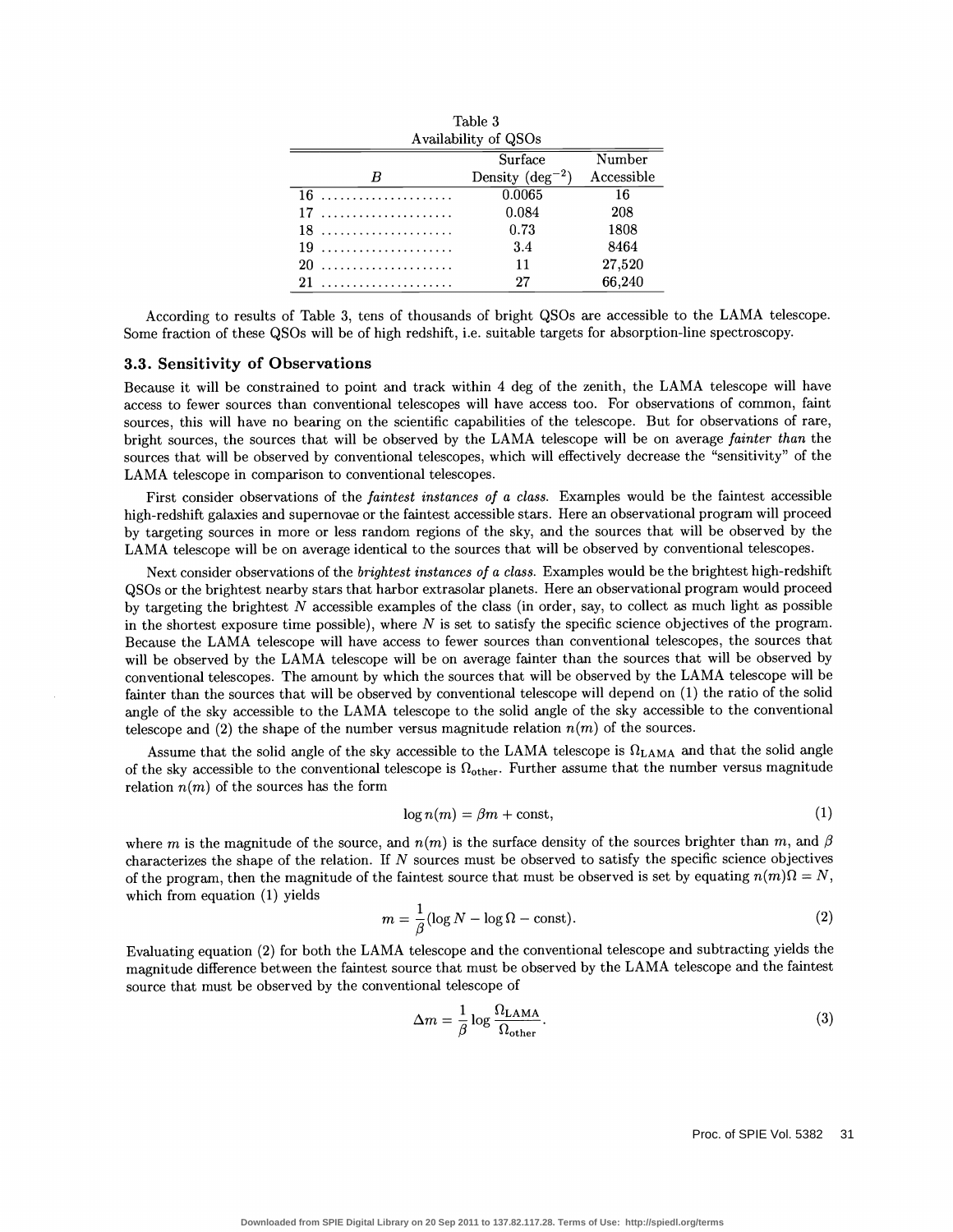

Figure 1. Fraction of the sky accessible, as functions of latitude and maximum zenith angle, for maximum zenith angles of 4, 15, 30, 45, and 90 deg.

In other words, for observations of the brightest instances of a class, the sources observed by the LAMA telescope will be fainter than the sources observed by a conventional telescope by an amount given by equation (3).

The number versus magnitude relation  $n(m)$  of stars<sup>1</sup> is characterized by  $\beta \approx 0.7$  at  $B \le 20$  and  $\beta \approx 0.3$ at  $B \ge 20$ . The number versus magnitude relation  $n(m)$  of QSOs<sup>2</sup> is characterized by  $\beta \approx 1.0$  at  $B \le 18$  and  $\beta \approx 0.6$  at  $B \gtrsim 18$ . The fraction of the sky accessible to the LAMA telescope compared with the fraction of the sky accessible to a conventional telescope are shown in Figure 1, as functions of latitude and maximum zenith angle of the conventional telescope. Assuming a typical latitude of  $\pm 30$  deg for both the LAMA telescope and the conventional telescope and assuming a maximum zenith angle of 60 deg for the conventional telescope, the ratio of the solid angle of the sky accessible to the LAMA telescope to the solid angle of the sky accessible to the conventional telescope is  $\Omega_{LAMA}/\Omega_{other} \approx 12.5$ . Under these assumptions, the decrease of "sensitivity," or the amount by which sources observed by the LAMA telescope will be fainter than the sources observed by a conventional telescope, is summarized in Table 4, for different types of sources.

| Table 4                      |               |
|------------------------------|---------------|
| Decrease of "Sensitivity"    |               |
| Source                       | $_{\Delta m}$ |
| Bright $(B \le 20)$ stars    | $1.6\,$       |
| Faint $(B \gtrsim 20)$ stars | 3.7           |
| Bright $(B \leq 18)$ QSOs    | 1.1           |
| Faint $(B \gtrsim 18)$ QSOs  | 1.8           |

For observations of the brightest examples of a class, the decrease of sensitivity of the LAMA telescope in comparison to conventional telescopes ranges from  $\Delta m \approx 1.1$  for bright QSOs to  $\Delta m \approx 1.6$  for bright stars to larger values for faint stars and QSOs.

### 3.4. Summary

In summary, the implications of the limited pointing and tracking abilities of the LAMA telescope are as follows: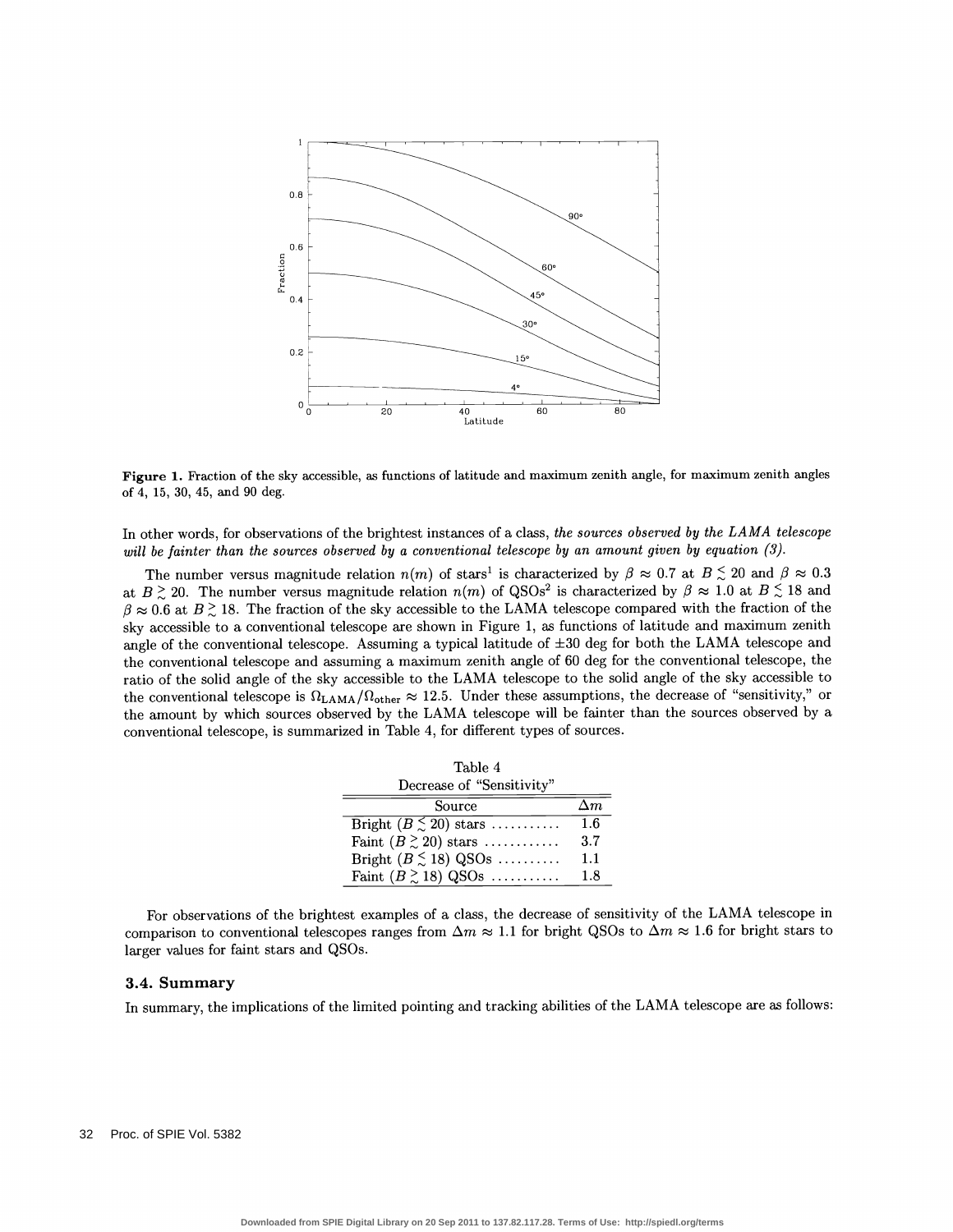- . All deep observations obtained by the LAMA telescope will contain a temporal dimension as a natural consequence of the design and mode of operation of the telescope. We consider this one of the most
- important benefits of the telescope.<br>• For observations of untargeted sources (e.g. faint galaxies and supernovae or faint stars), the LAMA telescope will access a scientifically accessible field of view of more than  $10 \text{ deg}^2$ . For observations of targeted sources (e.g. bright QSOs or bright stars), the LAMA telescope will access a scientifically accessible field of view of  $\approx 6\%$  of the entire sky, which is  $\approx 10$  times less than the accessible field of view of a conventional telescope pointing to a maximum zenith angle of 60 deg. Tens of thousands of QSOs will occur within the scientifically accessible field of view.<br>• For observations of the faintest instances of a class (e.g. the faintest accessible galaxies and supernovae
- or the faintest accessible stars), the sources that will be observed by the LAMA telescope will be on average identical to the sources that will be observed by conventional telescopes. For observations of the brightest instances of a class (e.g. the brightest high-redshift QSOs or the brightest nearby stars that harbor extrasolar planets), the sources that will be observed by the LAMA telescope will be on average fainter than the sources that will be observed by conventional telescopes, by an amount that ranges between  $\Delta m \approx 1$ and 4, depending on the type of source.

These results quantify the tradeoffs imposed by the limited pointing and tracking abilities of the LAMA telescope.

### 4. SCIENCE OBJECTIVES

In this section we describe some of the primary scientific objectives of the LAMA telescope project, with particular emphasis on topics related to the scientific interests and background of the authors.

### 4.1. LAMA Narrow-Field Survey

The LAMA telescope will be used to carry out an extremely deep, narrow-field imaging survey at optical and infrared wavelengths in order to identify the first luminous objects in the universe, to identify and study faint, very high redshift galaxies and supernovae, and to establish statistically meaningful samples of very high redshift objects for subsequent observation with second-generation instruments.

Consider 10 fields of high Galactic latitude distributed across the accessible field of view. Each field will be observed for the maximum possible exposure time (i.e.  $\approx 30$  min) at every available opportunity using the multiband optical- and infrared-wavelength camera with incoherent beam combination. Each field will be centered on a suitable phase reference source. Over the course of a year, each field will be observed for a total of  $\approx 35$ hr (assuming 50% down time due to weather and engineering). The survey will reach limiting specific energy flux densities of  $f_\nu \approx 0.08$  nJy at  $\lambda = 1$   $\mu$ m and  $f_\nu \approx 0.8$  nJy at  $\lambda = 2.2$   $\mu$ m, and the survey will cover a solid angle of  $\Omega \approx 2.5$  arcmin<sup>2</sup>. Over the course of five years, each field will be observed for a total of  $\approx 175$  hr, and the survey will reach limiting specific energy flux densities of  $f_{\nu} \approx 0.05$  nJy at  $\lambda = 1$   $\mu$ m and  $f_{\nu} \approx 0.3$  nJy at  $\lambda = 2.2 \ \mu \text{m}$ .

The LAMA Narrow-Field Survey observations will be used to address the following topics:

- The first luminous objects in the universe: The first luminous objects in the universe were probably massive stars or star clusters, with angular sizes of a few milliarcsec and specific energy fluxes of  $\approx 0.1$  to 1 nJy.<sup>3</sup> The LAMA Narrow-Field Survey observations will identify massive stars and star clusters to redshifts as
- large as  $z \approx 18$ .<br>• *Very high redshift galaxies and supernovae:* Observations of very high redshift galaxies and supernovae will provide a direct view of the earliest galaxy population. An estimate of the cumulative galaxy surface density versus redshift and magnitude based on measurements of faint galaxies in the Hubble Deep Field is shown in Figure 2. Extrapolations of results of Figure 2 suggest that the LAMA Narrow-Field Survey observations will detect  $\approx 20,000$  galaxies, of which  $\approx 100$  will be of redshift  $z \gtrsim 10$ . The LAMA Narrow-Field Survey observations will also detect supernovae to redshifts  $z \gtrsim 10$ . Presumably the spectroscopic observations needed to establish masses, chemical abundances, and ionization states of the earliest galaxies will be obtained using the LAMA telescope with second-generation instruments.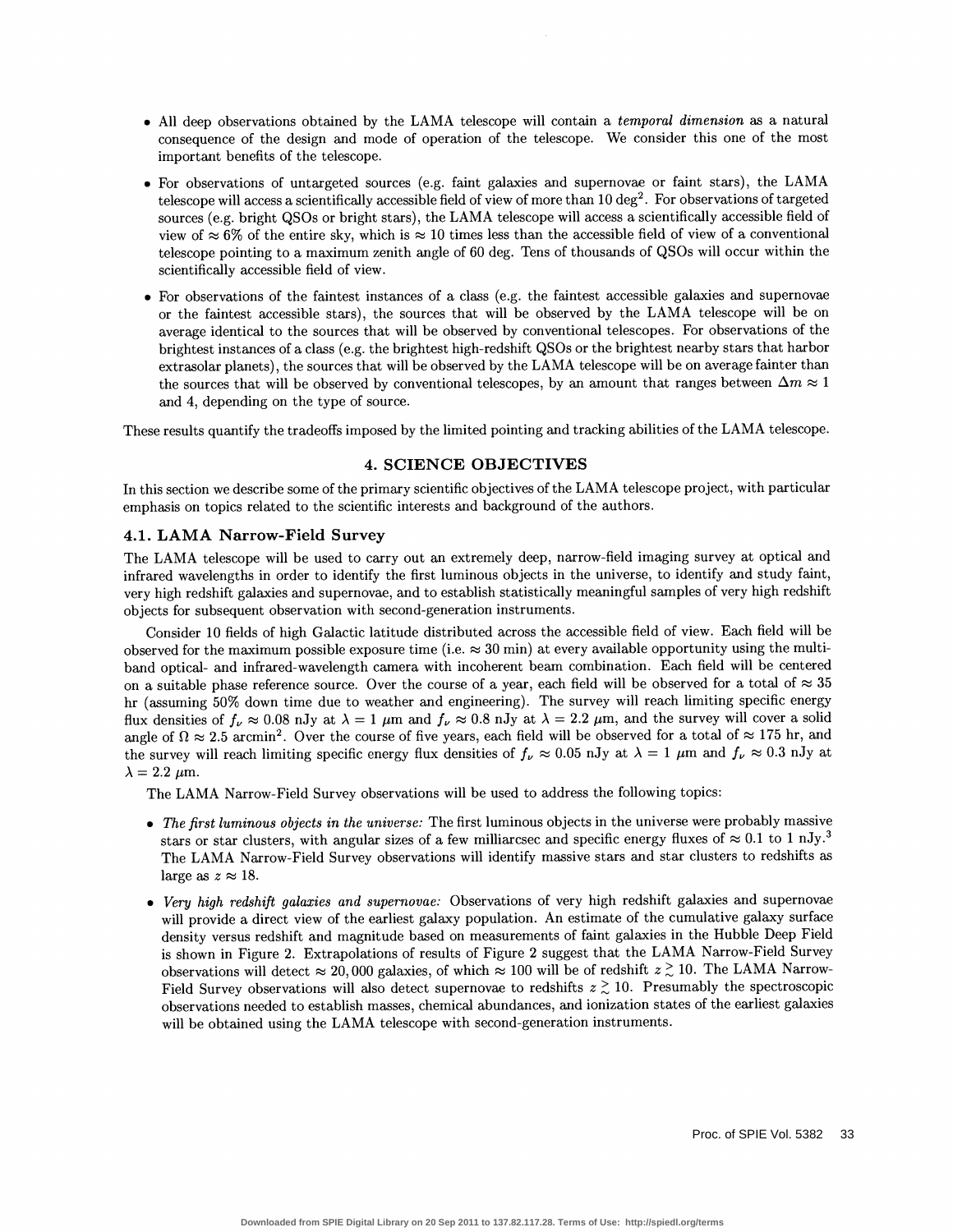

Figure 2. Logarithm of cumulative galaxy surface density versus redshift and magnitude for galaxies selected in the F814W (left panel) and F16OW (right panel) bands. Smooth curves are best-fit model, and jagged curves are observations. Different curves show different magnitude thresholds, ranging from  $AB = 22$  (bottom curves) through  $AB = 28$  (top curves).

### 4.2. LAMA Wide-Field Survey

The LAMA telescope will be used to carry out a very deep, wide-field imaging survey at optical and infrared wavelengths in order to establish the star formation history of the universe and to probe galaxy evolution over most of cosmic time.

Consider 2000 fields of high Galactic latitude distributed across the accessible field of view. Each field will be observed for the minimum practical exposure time (i.e.  $\approx$  3 min) once every two weeks using the multi-band optical- and infrared-wavelength camera with incoherent beam combination. Each field will be centered on a suitable phase reference source. Over the course of a year, each field will be observed for a total of  $\approx 22$  min (assuming 50% down time due to weather and engineering) . The survey will reach limiting specific energy flux densities of  $f_{\nu} \approx 0.8$  nJy at 1  $\mu$ m and 6 nJy at 2.2  $\mu$ m, and the survey will cover a solid angle of 500 arcmin<sup>2</sup>.

The LAMA Wide-Field Survey will be used to address the following topics:

- Star formation history of the universe: Recent observations of the star formation history of the universe<sup>4,5</sup> suggest that star formation occurred more rapidly in the past. But these observations are incomplete due to selection biases imposed by dust and surface brightness effects. Because the frequency of Type II supernovae is directly related to the star formation rate, the star formation rate history of the universe can be determined without bias from the incidence of Type II supernovae versus redshift. An estimate of the cumulative supernova rate density versus redshift based on measurements of faint galaxies in the Hubble Deep Field is show in Figure 3. Extrapolations of results of Figure 3 suggest that the LAMA Wide-Field Survey observations will identify hundreds of Type II supernovae, at redshifts spanning  $z \approx 0$  to 6.
- Galaxy evolution: Statistically meaningful samples of galaxies at all redshifts  $z \approx 0$  to 6 will establish properties of the evolving galaxy population. Extrapolations of results of Figure 2 suggest that the LAMA Wide-Field Survey observations will detect hundreds of thousands of galaxies, of which tens of thousands will be of redshift  $z > 5$ .

# 4.3. LAMA Spectroscopic Survey of High-Redshift QSOs

The LAMA telescope will be used to carry out a high spectral resolution spectroscopic survey of bright, highredshift QSOs in order to study the physical properties of the  $Ly\alpha$  forest absorption systems, to directly detect the acceleration of the expansion rate of the universe, to study the chemical enrichment history of the universe, and to search for time and space variations of the physical constants.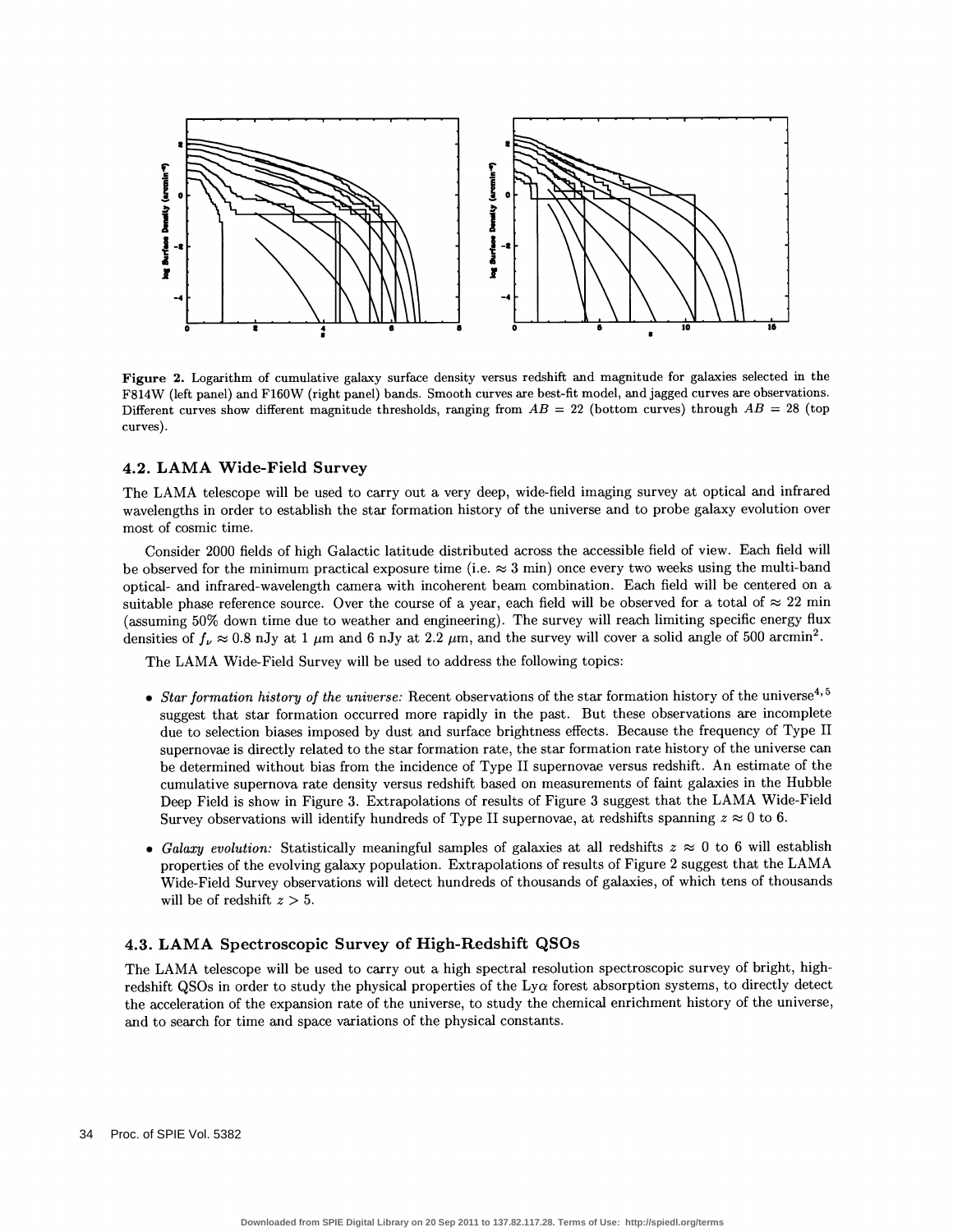

Figure 3. (Left) Differential comoving volume element as a function of redshift for three cosmological models: (1)  $\Omega_M = 0.0$  and  $\Omega_{\Lambda} = 0.0$ , (2)  $\Omega_M = 1.0$  and  $\Omega_{\Lambda} = 0.0$ , and (3)  $\Omega_M = 0.3$  and  $\Omega_{\Lambda} = 0.7$ . (Right) Logarithm of the cumulative supernova rate density for Type Ia and Type Ib+II supernovae at redshifts  $0 < z < 6$  based on measurements of faint galaxies in the Hubble Deep Field.

Consider 100 high-redshift ( $z \approx 3 - 6$ ) QSOs distributed across the accessible region of sky. Each QSO will be observed for the maximum possible exposure time (i.e.  $\approx 30$  min) about 18 times per year using the highdispersion ( $R \approx 100,000$ ) echelle spectrograph. The QSOs will be bright enough ( $I \approx 18$ ) to serve as reference sources for low-order adaptive optics correction. Over the course of five years, each QSO will be observed for a total of  $\approx 22.5$  hr (assuming 50% down time due to weather and engineering). The survey will produce opticalwavelength spectra of velocity resolution FWHM  $\approx 3$  km s<sup>-1</sup> and signal-to-noise ratio  $S/N \approx 500$  per resolution element.

The Spectroscopic survey of high-redshift QSOs observations will be used to address the following topics:

- Physical properties of the Ly $\alpha$  forest: Physical properties of the Ly $\alpha$ -forest absorption systems probe the chemical abundances of early, near-primordial material, the history of the far-ultraviolet radiation field produced by the first sources of ionizing photons, and the epoch of the reionization of the universe. The LAMA QSO Survey will provide observations that bear directly on all of these issues.
- Direct detection of acceleration of the expansion rate: The redshifts of cosmic sources change with time due to (1) acceleration of the expansion rate of the universe and (2) peculiar accelerations caused by local mass concentrations along the line of sight. The accelerations due to both effects is of magnitude  $\sim 1$  m  $s^{-1}$  century<sup>-1</sup>. The redshift dependence of the acceleration of the expansion rate of the universe is shown in Figure 4, for different choices of the equation of state of the universe. Simulations of the proposed observations suggest that direct detection of these effects is within reach of the LAMA QSO Survey, if systematic measurement errors can be controlled or accounted for.
- . Cosmic chemical evolution: The growth of the chemical content of galaxies with time is linked to many issues of galaxy evolution, including the star formation history, stellar initial mass function, feedback from supernova energy input, and infall of primordial material. The highest column density QSO absorption systems directly probe this very epoch, although measurements of accurate gas column densities (and hence element abundances) is always difficult due to unresolved velocity structure of highly saturated absorption lines. The LAMA QSO Survey observations will provide the spectral resolution and signal-to-noise ratios needed to measure accurate gas column densities.

Proc. of SPIE Vol. 5382 35